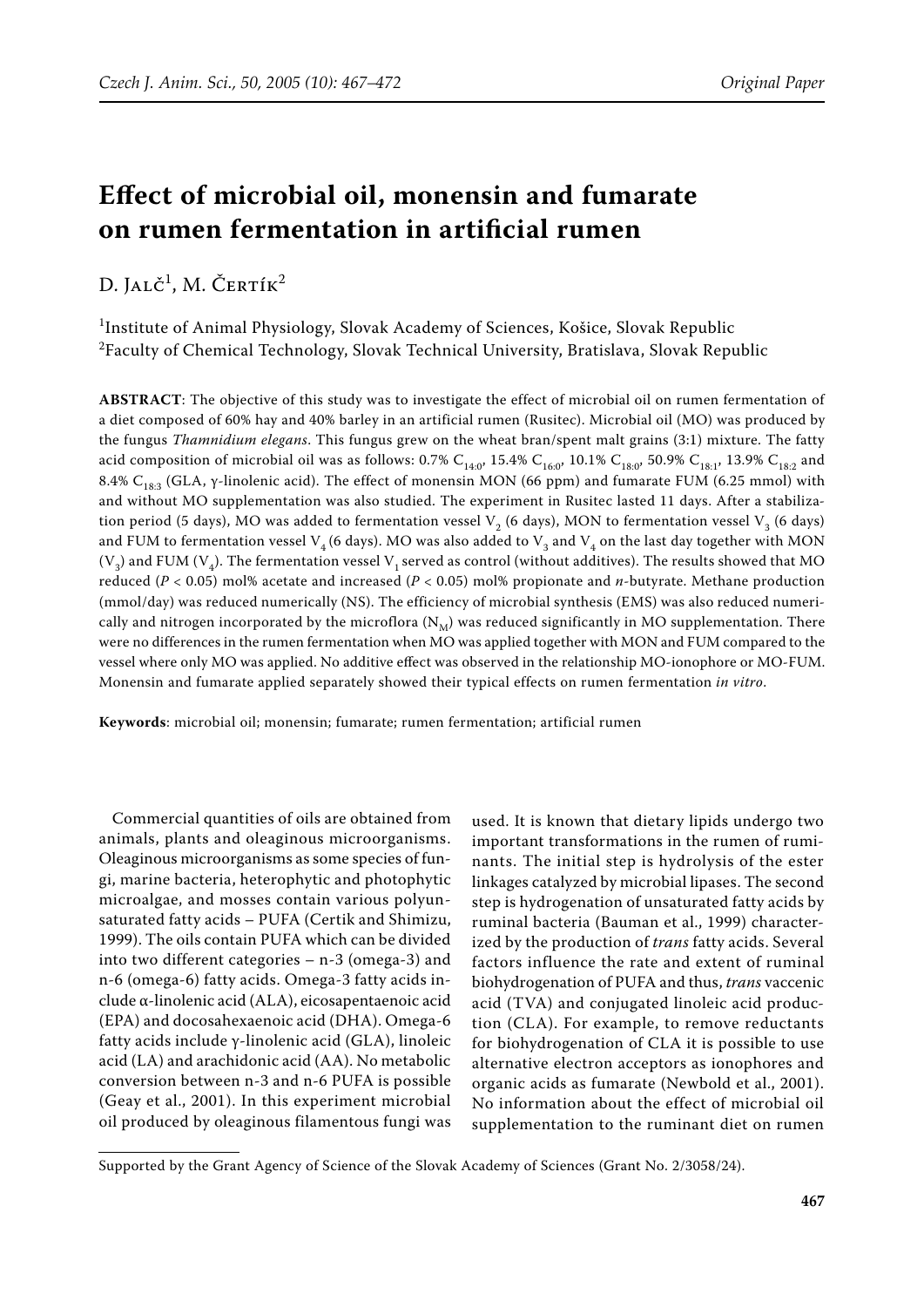fermentation *in vitro* was found. Neither were any data presented about the effect of microbial oil on rumen fermentation induced by different electron acceptors – fumarate and monensin. Therefore the aim of this work was to study: (a) the effect of microbial oil on rumen fermentation of a diet composed of 60% hay and 40% barley; (b) the effect of microbial oil on rumen fermentation induced by fumarate and monensin in an artificial rumen. This work will be supplemented (in the next paper) with the results showing the effect of microbial oil, monensin and fumarate supplementation on biohydrogenation of polyunsaturated fatty acids and *trans* fatty acid (CLA, TVA) production in a fermentation fluid in a semicontinuous fermenter (Rusitec).

### **MATERIAL AND METHODS**

#### *In vitro* **fermentation system**

The experiment was carried out using a continuous fermenter (Rusitec) described by Czerkawski and Breckenridge (1977). The fermenter was equipped with four vessels  $(V_1, V_2, V_3, V_4)$ , each 850 ml in volume. The general incubation period was described by Czerkawski and Breckenridge (1977). The vessel inoculum was obtained from three ruminally cannulated Slovak Merino sheep (mean body weight  $44.2 \pm 2.1$  kg) that were fed 780 g of dry matter (DM) of fresh lucerne and 520 g DM of crushed barley in two equal meals. The chemical composition of lucerne and barley was as follows: DM – 28.96 (88.91); nitrogen – 1.57 (2.18); ash – 3.26 (3.67); neutral detergent fibre (NDF) – 21.37 (26.10); acid detergent fibre (ADF) – 14.23 (6.75); hemicellulose – 7.12 (19.35); cellulose – 13.39 (5.37); lignin – 0.83 (1.38) as % of original DM. Fermentation inocula (solid and liquid) were collected through the rumen cannula immediately before the morning feeding and transferred into an artificial rumen. The solid digesta (80 g wet weight) were placed into nylon bags (100 µm pore size) in each fermentation vessel. The vessels were filled to overflowing with strained rumen fluid and artificial saliva (1:1) (McDougall, 1948). The vessels were supplied with the diet containing 9.0 g DM of fresh lucerne and 6.0 g DM of barley at daily intervals including the first day of the experiment. The fermentation vessel  $V_2$  received also 5% (wt/wt) addition of microbial oil (6 days);  $V_3$  received 1 mg

(66 ppm) monensin (6 days)  $+ 5\%$  (wt/wt) supplementation of microbial oil – MO (the last day),  $V<sub>4</sub>$  received 1 g (6.25 mmol) of fumarate (6 days) + 5% (wt/wt) MO supplementation (the last day). The fermentation vessel  $V_1$  served as control. A continual infusion of artificial saliva (pH 8.4) at the rate 568–652 ml/day was maintained through each vessel during the experiment.

#### **Additives**

Microbial oil was obtained from the Department of Biochemical Technology, Faculty of Chemical and Food Technology, Slovak Technical University, Bratislava, Slovak Republic. Microbial oil was composed of the following fatty acids in %:  $C_{14:0} - 0.7$ ,  $C_{16:0}$  – 15.4,  $C_{18:0}$  – 10.1,  $C_{18:1}$  – 50.9,  $C_{18:2}$  – 13.9,  $C_{18:3}^{18:0}$  (GLA) – 8.4.

Monensin, sodium salt (1 mg, 66 ppm – 15 g DM of feed) dissolved in methanol, was added as a single dose to the artificial saliva solution. Stock solution was prepared by dissolving 14.8 mg monensin in 10 ml methanol and 1ml solution was added to artificial saliva (Ø flow 600 ml).

Fumarate (fumaric acid, disodium salt; 1 g) was applied directly into feed. The amount of fumarate corresponds to the concentration 6.25 mmol (6.25 × 160.04 mol weight). Fumarate and monensin were obtained from Sigma Chemical Company, St. Louis, MO, USA.

#### **Measurements and chemical analyses**

The duration of the experiment in Rusitec was 11 days. To ensure a steady state within the vessels a 5-day adaptation period was followed by a 6-day collection period. On days 6–10 and 6, 12 and 24 hours of the last day the following samples were collected. The produced gas was collected into special bags and the volumes of gas were measured with gas-meter and methane concentrations were analysed using a gas chromatograph (Perkin-Elmer 8500) as reported by Czerkawski and Clapperton (1968). The liquid effluent was collected in flasks placed into ice bath and samples were taken for volatile fatty acid (VFA) and ammonia nitrogen  $(NH<sub>3</sub>-N)$  analyses. Daily productions of VFA were analysed by the gas chromatography procedure (Cottyn and Boucque, 1968) using crotonic acid as an internal standard in the gas chromatograph.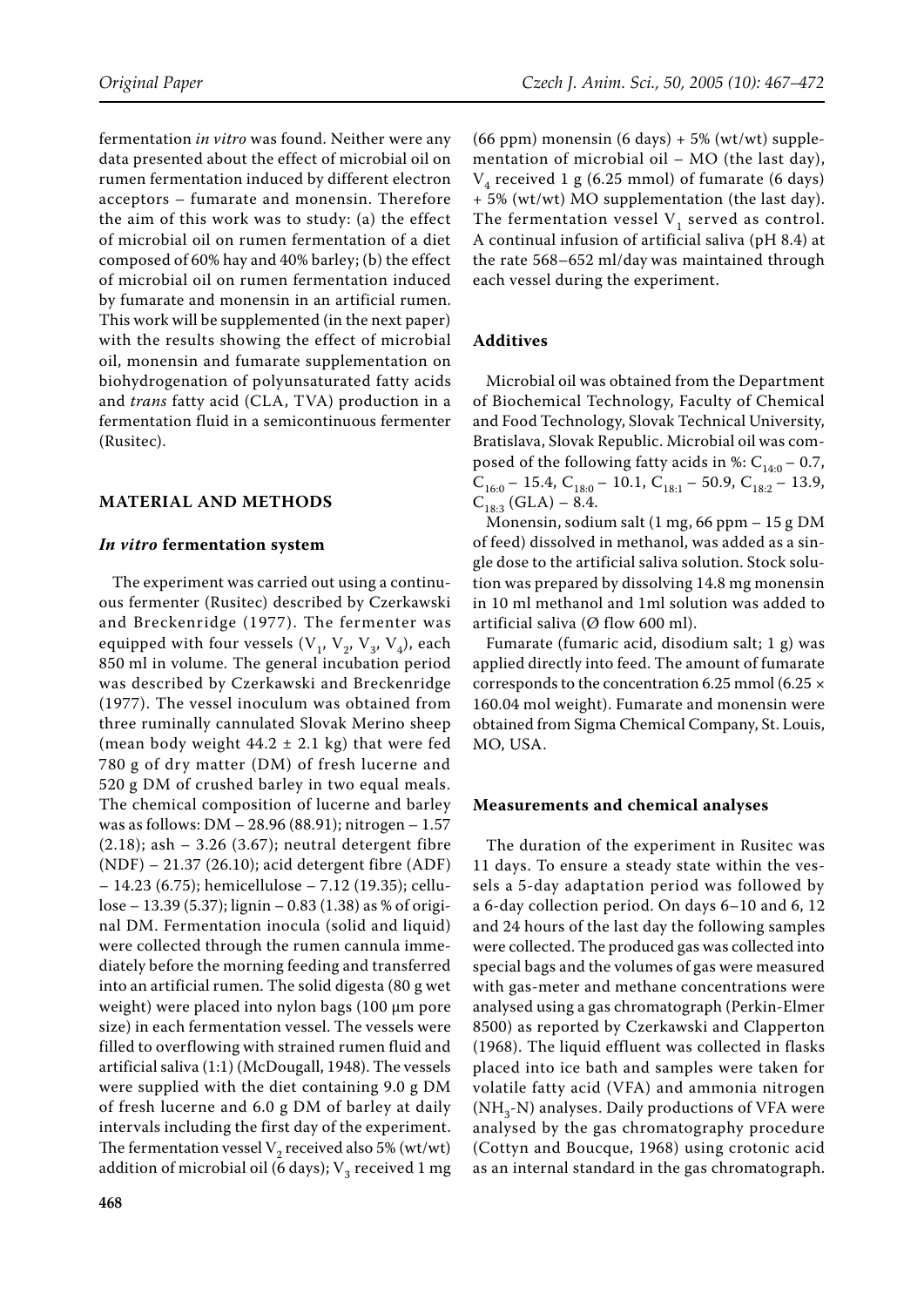Ammonia nitrogen concentration was measured by a microdiffusion method (Conway, 1962). Dry matter, ash and nitrogen were determined according to the methods of the Association of Official Analytical Chemists (AOAC, 1980). Nitrogen (N) incorporated by the microflora  $(N_M)$  was estimated as the difference between total nitrogen  $N_T$  (nitrogen in the effluent + bag feed residue) and  $NH_3-N$  ( $N_M = N_T - NH_3-N$ ) in mg/g (Alves de Oliveira et al., 1997). The other fermentation variables – fermentation efficiency (Orskov et al.*,*  1968), organic matter fermented OMF (Demeyer and Van Nevel, 1979), production, utilization and recovery of metabolic hydrogen (Demeyer, 1991) were calculated according to the stoichiometry of rumen fermentation.

## **Statistical analysis**

Means of results from treatments were compared by one-way analysis of variance (ANOVA). Treatment means were statistically compared by Tukey-Kramer multiple comparison test. The tables show the group means and the standard error of the mean. Probability values of  $P < 0.05$  were considered as significant.

## **RESULTS AND DISCUSSION**

The fermentation of the studied diet was carried out at pH 6.87–7.24 and was similar in all fermentation vessels (Table 1). Rumen degradation of dry matter after 48 h of incubation in the fermentation fluid was not affected by the additives (Table 2). The apparent DM digestibility was not significantly different when cows received a concentrate/forage diet (65:35%) supplemented with 5% sunflower (SO), 5% linseed (LO) or 2.5% fish oil (FO) (Loor et al., 2003) or when sheep were fed the diet supplemented with 6% linseed, 6% fish oil or 6% linfish (linseed + fish oil; Wachira et al., 2000). However, fumarate (6.25 mmol) increased (about

Table 1. The effect of microbial oil on pH, gas production, NH<sub>3</sub>-N concentration and stoichiometry of rumen fermentation of the diet containing monensin and fumarate in Rusitec

|                                   | Control <sup>a</sup><br>$V_{1}$ | $MO^b$<br>$V_2$     | MON <sup>c</sup><br>$V_3$ | $MON + MOd$<br>$\rm V_3$ | FUM <sup>e</sup><br>$\rm V_4$ | $FUM + MOf$<br>${\rm V}_4$ | Pooled $\pm$<br><b>SEM</b> |
|-----------------------------------|---------------------------------|---------------------|---------------------------|--------------------------|-------------------------------|----------------------------|----------------------------|
| pH                                | 7.04                            | 7.09                | 6.96                      | 6.87                     | 7.14                          | 7.24 <sup>d</sup>          | 0.05                       |
| $NH_{3}-N$<br>(mg/100ml)          | $40.6^{\text{f,d}}$             | 39.22               | 44.31 <sup>b</sup>        | $36.71$ c                | 39.90                         | 35.99 <sup>c</sup>         | 0.82                       |
| $N_2$ utilization (%)             | 79.37                           | 80.90               | 77.82                     | 80.16                    | 75.06                         | 79.48                      | 1.56                       |
| Total gas produc-<br>tion (l/day) | 4.28                            | 3.98                | 4.32                      | 4.47                     | 4.04                          | 4.38                       | 0.24                       |
| E(%)                              | 75.69 <sup>b</sup>              | 77.29 <sup>d</sup>  | 77.31 <sup>a</sup>        | $78.45^{c,a}$            | $77.66^a$                     | 76.52 <sup>a</sup>         | 0.28                       |
| $H2$ production<br>(mmol/day)     | $121.36^e$                      | 111.44              | $125.24^e$                | 114.24                   | 86.09                         | $121.49^e$                 | 5.51                       |
| $H2$ utilization<br>(mmol/day)    | $61.96^{b}$                     | 79.87               | 87.60 <sup>a</sup>        | 80.21                    | 86.09 <sup>a</sup>            | 80.34                      | 3.48                       |
| $H_2$ recovery $(\%)$             | 50.91                           | 71.68 <sup>a</sup>  | 70.22 <sup>a</sup>        | 70.68 <sup>a</sup>       | 71.32 <sup>a</sup>            | $66.15^{\rm a}$            | 1.83                       |
| OMF (g/day)                       | 5.47                            | 5.11                | 5.75                      | 5.37                     | 5.59                          | 5.66                       | 0.27                       |
| $N_M$ (mg/day)                    | 168.35                          | 140.21 <sup>a</sup> | 148.94                    | 170.99                   | 163.92                        | 173.56                     | 5.86                       |
| $EMS = N_M/OMF$<br>(mg/g)         | 30.77                           | 27.43               | 25.90                     | 31.84                    | 29.32                         | 30.66                      | 1.07                       |

E – energetic efficiency of VFA; OMF – organic matter fermented;  $N_M$  – nitrogen incorporated by microflora; EMS – efficiency of microbial synthesis; MO – microbial oil, 5% wt/wt<sub>;</sub> MON – monensin, 66 ppm; FUM – fumaric acid, disodium salt, 6.25 mmol;  $\pm$  SEM – standard error mean;  $n = 4-8$ ; values in a row with different superscript letters (a, b, c, d, e, f) differ at *P* < 0.05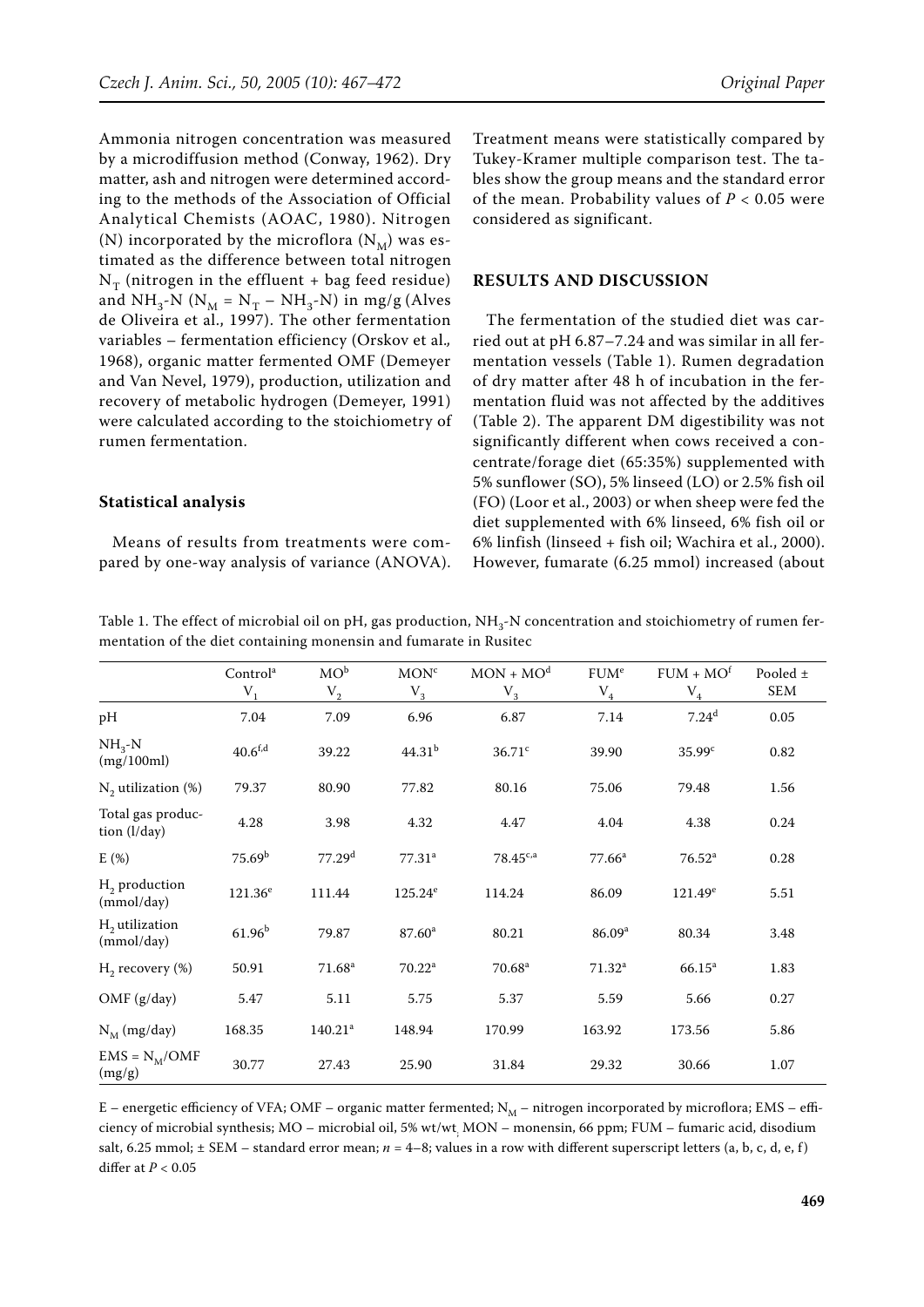6.3%) IVDMD after its addition to the diet containing hay, barley, molasses and fish meal (50:30:10:9%; López et al., 1999). Monensin (2, 10, 50 mg/day) reduced IVDMD when it was added to the hay-barley (70:30%) diet in Rusitec (Wallace et al., 1981). Total VFA, acetate, propionate and *n*-butyrate production (mmol/day) was not influenced by the additives (Table 1). But molar proportions (mol%) of acetate were significantly decreased by all additives. Molar proportions of propionate were increased (*P*  < 0.05) by monensin (+3.1%) and microbial oil after monensin application (+7.8%), or numerically (not significantly NS) increased by MO, FUM, FUM + MON (Table 1). The molar proportion of butyrate was increased  $(P < 0.05)$  by microbial oil supplementation (+2.5%) only compared to the control vessel. The calculation of the data from acetate to propionate production showed a significant decrease in the A/P ratio in all supplemented diets. Most researches also found a reduction in acetate production due to monensin (Wallace et al.*,* 1981), due to oils (Doreau et al*.,* 1993; Jalč et al., 2002) or higher acetate production due to fumarate  $-4$ , 8, 12 mmol (Callaway and Martin, 1996). Usually, propionate production was increased due to monensin (Nagaraja, 1995), fumarate (López et al., 1999) or by oils as canola oil (Wettstein et al*.*, 2000), fish oil (Wachira et al*.,* 2000), linseed, sunflower, rapeseed RO (Jalč et al., 2002) and soybean oils (Jenkins et al., 2003). Our previous (unpublished) results also showed the increase of propionate when monensin (66 ppm) was used individually or in combination with linseed, sunflower and fish oils (5% wt/wt) at the fermentation of the diet composed of 60% fresh lucerne and 40% barley in Rusitec. Total gas production and ammonia nitrogen concentration were not affected by the used additives. Nitrogen utilization (%) calculated from nitrogen contents in feed (input) and in feed residues and effluent (output) was not affected by the used supplements either (Table 2). Compared to the unsupplemented control vessel  $(V_1)$ , methane production was decreased numerically (NS) (about 16.4%) due to the microbial oil supplementation in  $V_2$ . Our previous

Table 2. The effect of microbial oil on rumen fermentation of the diet containing monensin and fumarate in Rusitec

|                              | Control <sup>a</sup><br>$\mathbf{V}_1$ | $MO^b$<br>$\rm V_2$  | MON <sup>c</sup><br>$\rm V_3$ | $MON + MOd$<br>${\rm V}_3$ | FUM <sup>e</sup><br>${\rm V}_4$ | $FUM + MOf$<br>${\rm V}_4$ | Pooled ±<br><b>SEM</b> |
|------------------------------|----------------------------------------|----------------------|-------------------------------|----------------------------|---------------------------------|----------------------------|------------------------|
| $IVDMD$ $%$                  | 75.53                                  | 67.99                | 74.78                         | 75.77                      | 71.05                           | 73.48                      | 2.14                   |
| VFA production<br>(mmol/day) | 58.95                                  | 53.37                | 61.52                         | 59.26                      | 59.73                           | 58.34                      | 2.99                   |
| Acetic acid<br>(mmol/day)    | 31.66                                  | 25.19                | 30.69                         | 29.72                      | 29.68                           | 29.46                      | 1.66                   |
| Propionic acid<br>(mmol/day) | 12.24                                  | 12.09                | 14.79                         | 16.88                      | 14.34                           | 12.68                      | 0.97                   |
| N-butyric acid<br>(mmol/day) | 9.27 <sup>d</sup>                      | 9.70 <sup>d</sup>    | 9.59 <sup>d</sup>             | 7.15                       | 9.47 <sup>d</sup>               | 9.86 <sup>d</sup>          | 0.38                   |
| Acetic acid<br>$(mol\%)$     | $53.97^{\rm b}$                        | 47.23c               | $49.87$ <sup>a</sup>          | $50.08^{a,b}$              | $49.60^{a,b}$                   | $50.34^{a,b}$              | 0.43                   |
| Propionic acid<br>$(mol\%)$  | 20.74c                                 | $22.52^a$            | $23.84^{d}$                   | 28.57 <sup>a</sup>         | 24.03 <sup>d</sup>              | $21.78^{d}$                | 0.76                   |
| N-butyric acid<br>$(mol\%)$  | $15.75^{b,d}$                          | $18.25$ <sup>d</sup> | 15.71                         | 12.06 <sup>c</sup>         | 15.90 <sup>d</sup>              | 16.89 <sup>d</sup>         | 0.57                   |
| $A/P$ ratio                  | 2.59                                   | 2.11 <sup>a</sup>    | 2.11 <sup>a</sup>             | 1.76 <sup>a</sup>          | 2.06 <sup>a</sup>               | 2.32                       | 0.07                   |
| Methane<br>(mmol/day)        | 4.08                                   | 3.41                 | 4.01                          | 3.78                       | 4.01                            | 3.13                       | 0.07                   |

IVDMD – *in vitro* dry matter digestibility; MO – microbial oil, 5% wt/wt; MON – monensin, 66 ppm; FUM – fumaric acid, disodium salt, 6.25 mmol;  $\pm$  SEM – standard error mean;  $n = 4-8$ ; values in a row with different superscript letters (a, b, c, d, e, f ) differ at *P* < 0.05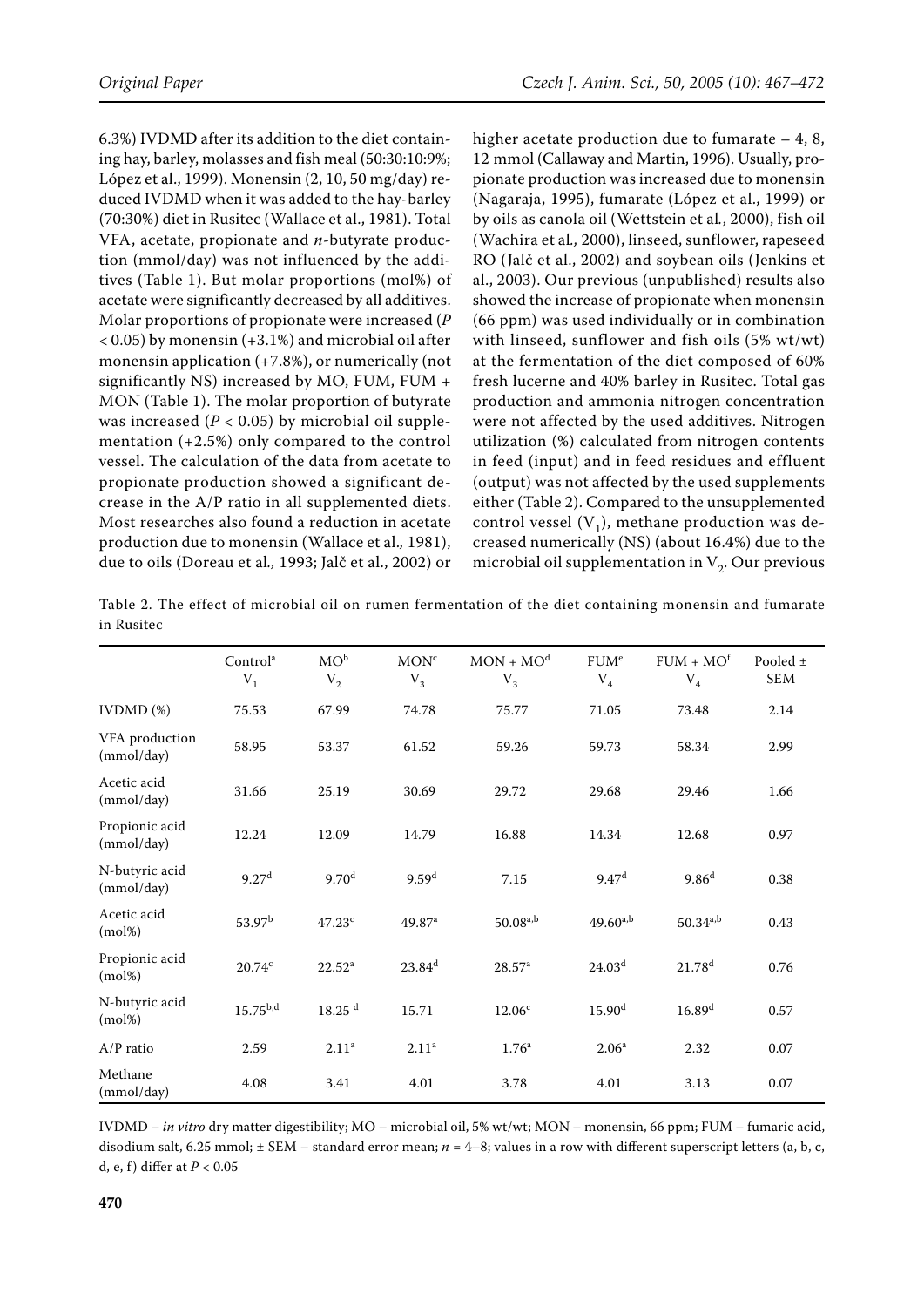studies (Jalč et al., 2002) showed that the other oils – RO, SO, LO also numerically decreased  $CH<sub>4</sub>$ production (about 30%, 33% and 30%, respectively) *in vitro*. Monensin and fumarate decreased CH<sub>4</sub> production slightly (about 1.7%, NS) and microbial oil addition to fermentation vessels induced by monensin and fumarate (about 7.3 and 23.3%, NS) decreased it strongly (Table 2). Thus microbial oil interfered with rumen fermentation and caused a certain drop in methane production similar to the effect of ionophores and organic acids such as fumarate (Nagaraja, 1995; López et al., 1999). The other parameters of rumen fermentation (Table 1) were calculated from the stoichiometric relationship in the rumen. The fermentation efficiency (E) and recovery of metabolic  $H<sub>2</sub>$  were increased significantly in all supplemented diets (Table 1). Several studies examined the effect of oils on microbial protein synthesis and showed the beneficial effect of PUFA in oils on microbial proteosynthesis (Broudiscou et al., 1994) as well as the negative effect (Czerkawski et al., 1975). The supplementation of microbial oil to the fresh lucerne-barley (60:40%) diet showed that: (a) OMF was not affected by MO; (aa) the amount of microbial nitrogen was reduced significantly; (aaa) EMS was reduced by MO numerically. The other additives (monensin and fumarate) reduced  $N_M$  and EMS numerically. Microbial oil applied together with monensin or fumarate increased  $N_M$  and EMS slightly (NS) in comparison with the control. The other authors reported microbial protein synthesis reduced by LO and FO supplementation (60 g/kg) or by RO (40 and 80 g/kg) supplementation (Wachira et al., 2000). Our previous (unpublished) results showed that monensin together with the oils SO, LO, FO increased microbial protein synthesis slightly (NS).

In conclusion, it can be stated that microbial oil reduced (*P* < 0.05) mol% acetate and increased (*P* < 0.05) mol% propionate and n-butyrate. Methane production and efficiency of microbial protein synthesis were reduced numerically and nitrogen incorporated by the microflora  $(N_M)$ was reduced significantly by microbial oil supplementation. The rumen fermentation was not changed when microbial oil was applied together with monensin and fumarate. No additive effect was observed in the relationship microbial oilionophore or microbial oil-fumarate. Monensin and fumarate applied individually showed their typical effects on rumen fermentation *in vitro*. In future, in the next paper, we will present the results describing the effect of microbial oil, monensin and fumarate on rumen biohydrogenation of polyunsaturated fatty acids, and on the production of conjugated linoleic acid and trans-vaccenic acid in an artificial rumen.

## **REFERENCES**

- Alves de Oliveira L., Jean-Blain C., Komisarczuk-Bony S., Durix A., Durier C. (1997): Microbial thiamin metabolism in the rumen simulating fermenter (Rusitec): the effect of acidogenic conditions, a high sulphur level and added thiamine. Brit. J. Nutr., *78*, 599–613.
- AOAC (1980): Official Methods of Analysis, 13th ed. In: Horowitz W. (ed.): Association of Official Analytical Chemists, Washington, D.C.
- Bauman D.E., Baumgard L.H., Corl B.A., Griinari J.M. (1999): Biosynthesis of conjugated linoleic acid in ruminants. In: Proceedings of American Society of Animal Science, 1–15.
- Broudiscou L., Pochet S., Poncet S. (1994): Effect of linseed oil supplementation on feed degradation and microbial synthesis in the rumen of ciliate-free and refaunated sheep. Anim. Feed Sci. Technol., *49*, 189–202.
- Callaway T.D., Martin S.A. (1996): Effect of organic acid and monensin treatment on *in vitro* mixed ruminal microorganism fermentation of cracked corn. J. Anim. Sci., *74*, 1982–1989.
- Certik M., Shimizu S. (1999): Biosynthesis and regulation of microbial polyunsaturated fatty acid production, a review. J. Biosci. Bioeng., *87*, 1–14.
- Conway E.J. (1962): Microdiffusion Analysis and Volumetric Error. 3rd ed. Crosby Lockwood, London.
- Cottyn B.G., Boucque C.V. (1968): Rapid method for the gas chromatographic determination of volatile fatty acids in rumen fluid. J. Agric. Food. Chem., *16*, 105–107.
- Czerkawski J.W., Breckenridge G. (1977): Design and development of a long-term rumen simulation technique (Rusitec). Brit. J. Nutr., *38*, 371–384.
- Czerkawski J.W., Clapperton J.L. (1968): Analysis of gas produced metabolism of microorganisms. Lab. Pract., *17*, 994–996.
- Czerkawski J.W., Christie W.W., Breckenridge G., Hunter M.L. (1975): Changes in the rumen metabolism of sheep given increasing amounts of linseed oil in their diet. Brit. J. Nutr., *34*, 25–44.
- Demeyer D.I. (1991): Quantitative aspects of microbial metabolism in the rumen and hindgut. In: Jouany J.P. (ed.): Rumen Microbial Metabolism and Ruminant Digestion. INRA, Paris, France. 217–237.
- Demeyer D.I., Van Nevel C.J. (1979): Effect of defaunation